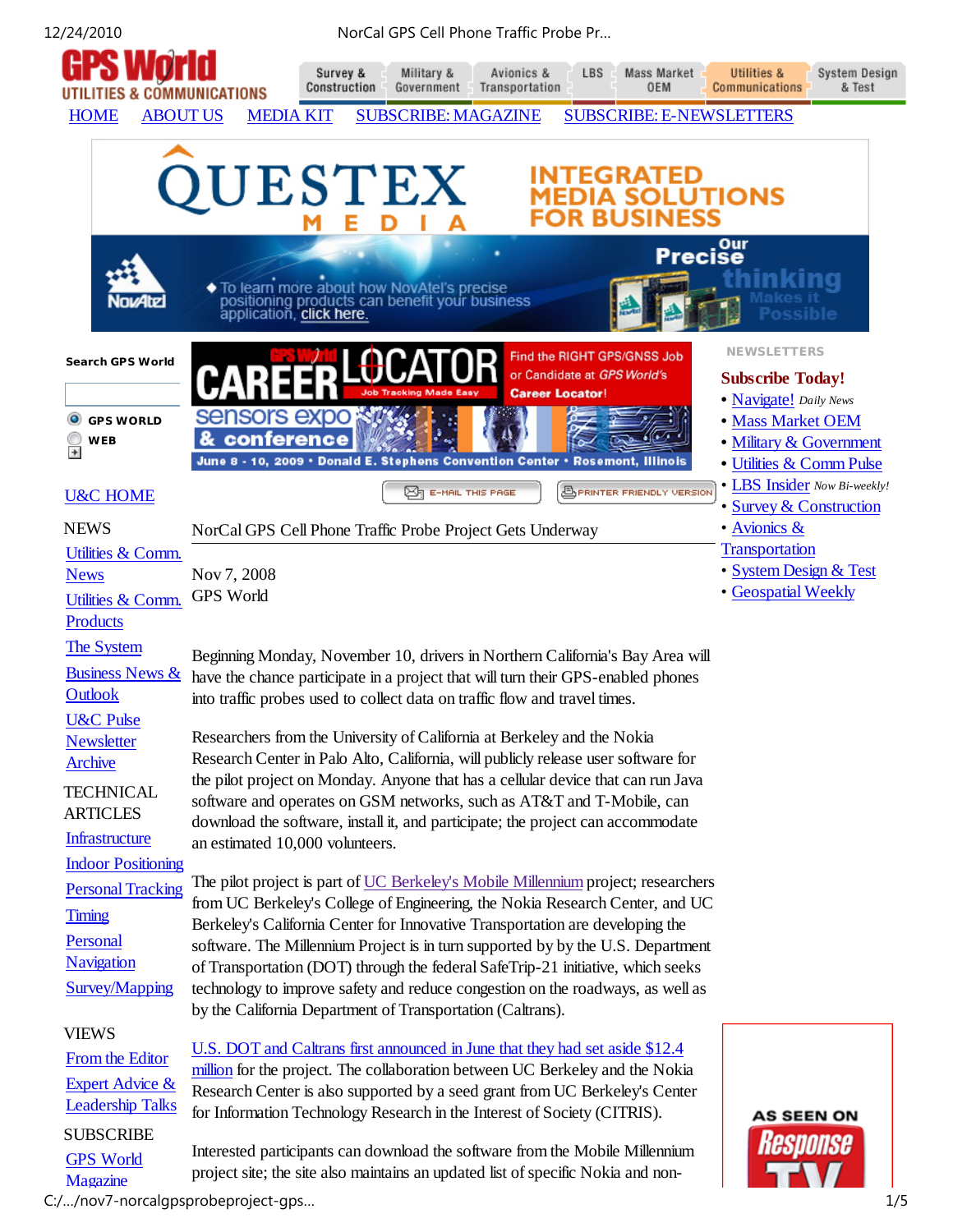| 12/24/2010                                    | NorCal GPS Cell Phone Traffic Probe Pr                                                                                                                                                     |                     |
|-----------------------------------------------|--------------------------------------------------------------------------------------------------------------------------------------------------------------------------------------------|---------------------|
| E-Mail<br><b>Newsletters</b>                  | Nokia phone models compatible with the software. Because of the large amount<br>of data transmitted by the system, researchers recommend that participants have<br>an unlimited data plan. |                     |
| <b>Subscriber</b>                             |                                                                                                                                                                                            |                     |
| <b>Services</b><br><b>RESOURCES</b>           | As vehicles pass through the system's virtual trip lines — geographic markers<br>defined by GPS coordinates - the phones will send anonymous speed and                                     | Every product       |
| Webinars                                      | location readings to servers. The data will be integrated into traffic models that                                                                                                         | you ever wanted     |
| <b>Events</b>                                 | produce an estimate of traffic flow, then relayed back to the mobile phones and<br>posted online at the UC Berkeley/Mobile Millennium website. The system uses                             |                     |
| <b>GPS</b> References                         | digital mapping data from Nokia subsidiary Navteq.                                                                                                                                         | to buy on TV        |
| <b>Richard Langley's</b><br><b>Innovation</b> | Heading the research teams are Alexandre Bayen, UC Berkeley assistant                                                                                                                      | and more!           |
| <b>Buyers Guide</b>                           | professor of systems engineering in the Department of Civil and Environmental                                                                                                              |                     |
| Product                                       | Engineering, and Quinn Jacobson, research leader at Nokia Research Center.<br>"As we have entered the era of the mobile Internet, cellular devices are providing                           |                     |
| Showcase                                      | us with ubiquitous sensing capabilities that will rapidly revolutionize location-based                                                                                                     | <b>CLICK HERE</b>   |
| Corporate<br><b>Profiles</b>                  | services," said Bayen. "In particular, traffic information systems will be enriched                                                                                                        |                     |
|                                               | by combining mobile sensor data with static sensor data. The Berkeley research<br>Classifieds/Careers focuses on developing the novel algorithms needed to integrate this data into        |                     |
| <b>INSIDE GPS</b>                             | traffic models and make the information meaningful to the public."                                                                                                                         |                     |
| <b>WORLD</b>                                  | The researchers said the system could eventually spread to include any area with                                                                                                           |                     |
| <b>Contact Us</b>                             | mobile Internet connections, including secondary side streets and rural roads not                                                                                                          |                     |
| <b>About GPS</b><br>World                     | currently monitored by traffic sensors.                                                                                                                                                    |                     |
| <b>Media Kit</b>                              | The release of the pilot software comes nine months after researchers put the new                                                                                                          |                     |
| <b>News Room</b>                              | technology to its first major road test using Nokia's N95 GPS-enabled mobile<br>devices placed in 100 cars, according to UC Berkeley. The pilot software to be                             |                     |
| <b>Marketing</b>                              | publicly released Monday night is partially based upon the prototype version                                                                                                               |                     |
| <b>Services</b>                               | tested during that field experiment.                                                                                                                                                       |                     |
| <b>Archives</b>                               | The software has built in privacy, according to the researchers; it reportedly strips                                                                                                      |                     |
| <b>AFFILIATED</b><br><b>SITES</b>             | the traffic data from individual device identifiers, uses banking-grade encryption                                                                                                         |                     |
| Geospatial                                    | techniques to protect the transmission of data, and draws data only from targeted<br>roadways where traffic information is needed. Users can also turn off the system's                    |                     |
| <b>Solutions</b>                              | ability to transmit traffic data at any time.                                                                                                                                              |                     |
| <b>GPS</b> Maniac                             | The first phase of the Mobile Millennium system launch will include traffic data for                                                                                                       |                     |
|                                               | highways, which includes major commuter corridors within and between the San                                                                                                               |                     |
|                                               | Francisco Bay Area and Sacramento. As more users come online, the                                                                                                                          | <b>SUBSCRIBE TO</b> |
|                                               | researchers expect to have sufficient data to produce information on some arterial<br>routes in the Bay Area and Sacramento.                                                               |                     |
|                                               | During the first month of the pilot, software downloads will be limited to manage                                                                                                          | <b>LBS Insider</b>  |
|                                               | capacity. Additional information about supported GPS-enabled mobile phones<br>will be posted. By April 2009, the researchers expect to reach the estimated pilot                           | E-mail              |
| sensors expo                                  | system capacity of 10,000 users.                                                                                                                                                           | <b>Newsletter</b>   |
| & conference                                  |                                                                                                                                                                                            |                     |



**MORE UTILITIES & COMMUNICATIONS ARTICLES**

- Enfora's GPS/GPRS-Based Spider AT Crawls Forth
- TeleNav Enters Connected PND Market
- Alanco's StarTrak Acquires MicroLogic
- NorCal GPS Cell Phone Traffic Probe Project Gets Underway

**Signup Today** for the

**Latest Trends,** 

**Developments** & Solutions in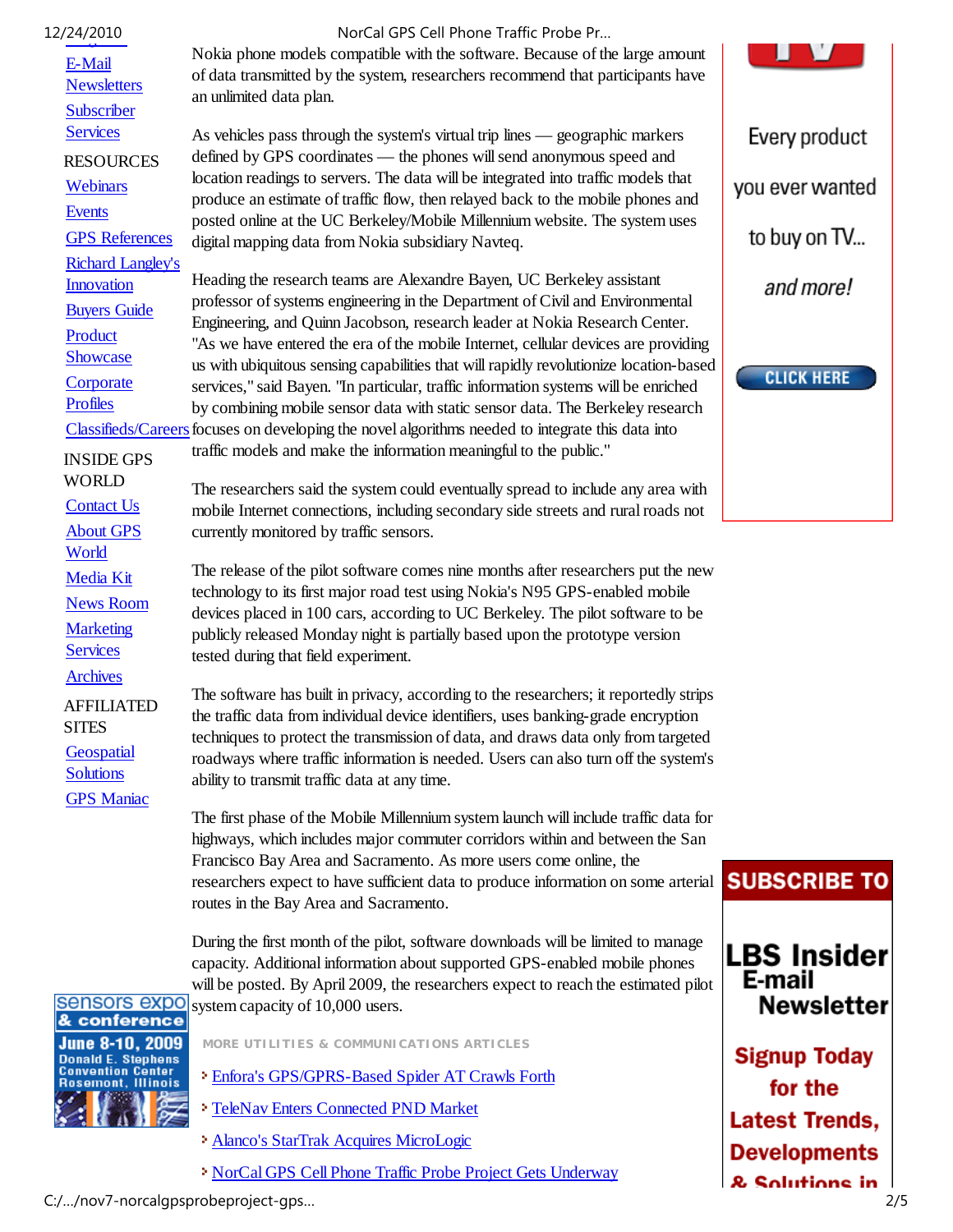# 12/24/2010 NorCal GPS Cell Phone Traffic Probe Pr…

Loopt, Qualcomm's SnapTrack Ink Deal for High-End LBS







sensors expo & conference **June 8-10, 2009 Donald E. Stephens Convention Center Rosemont, Illinois** 



▶▶ Subscribe to **Utilities & Communications Pulse Email Newsletter** 

# Janice Partyka

brings you expert perspective and the latest GPS/GNSS news related to Utilities & Communications





**VIEW GPS DIGITAL**



View *GPS World* archives

**ADVERTISEMENT**

# Ads by Google

#### **San Fernando Valley Deals**

1 ridiculously huge coupon a day. Like doing The Valley at 90% off! www.Groupon.com /San-F…

# **AdWords Holiday Promotion**

Limited offer, Don't Miss Out Spend \$100, Get \$100 Free! www.google .com /ads/holi…

### **Traffic & Road Conditions**

Check Conditions & View Your Local Weather Forecast Now - 100% Free www.Wea therBlink .com

**L l T ffi R t**

C:/…/nov7-norcalgpsprobeproject-gps… 3/5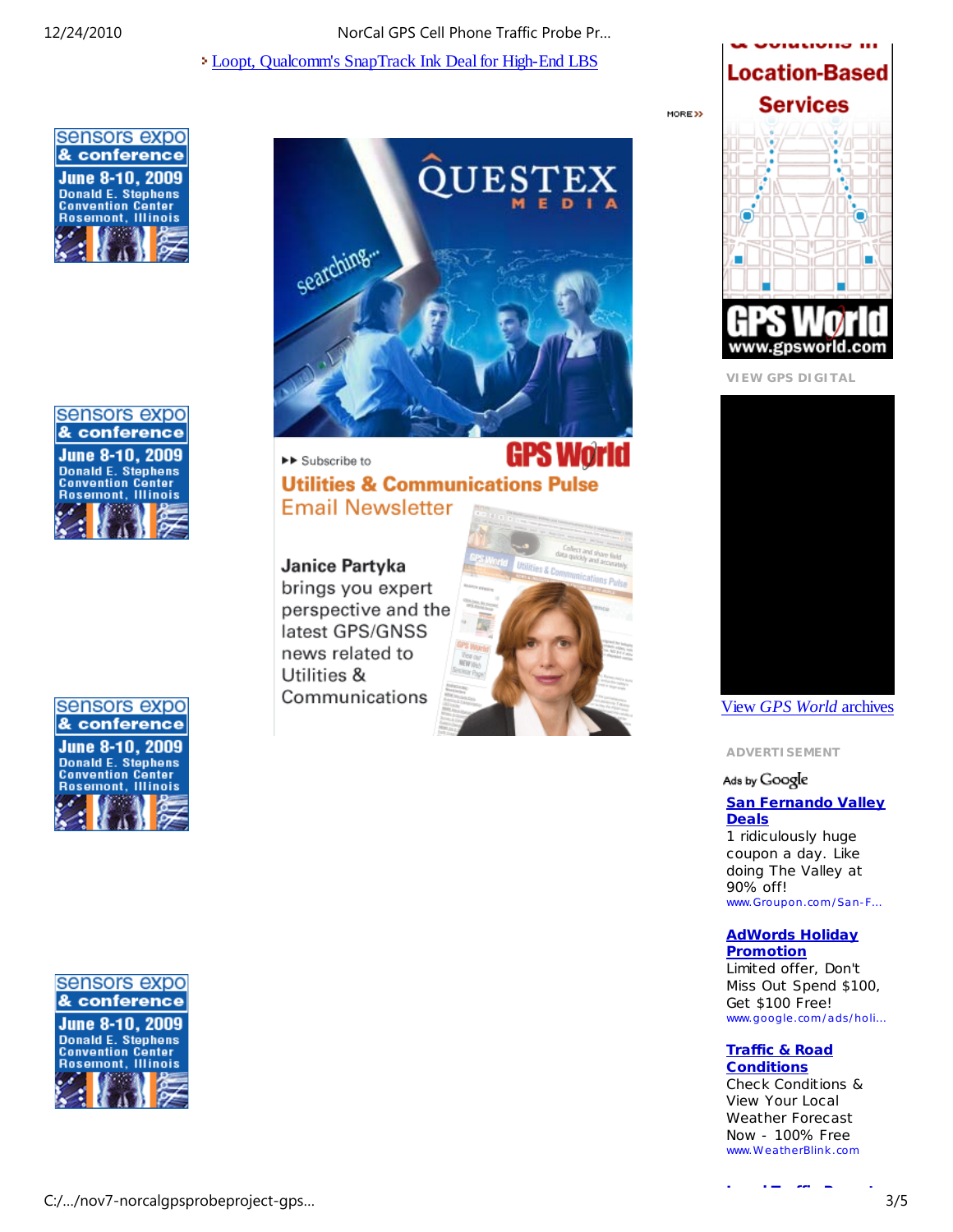

Want to be kept up to date with the latest new **GPS** gadgets?

# **Local Traffic Reports**

Search multiple engines for local traffic reports www.webcrawler.com

#### **East Midlands Parking**

On Site Parking in East Midlands Airport. Prebook Now and Save! www.PrestigeParking.co .u…

Ads by Google

### **My Nokia Tips**

Learn How to Make the Most of Your Nokia Mobile Phone. For Free! Nokia.com

# **Gps Cell Phone**

**Tracking** Need Gps Cell Phone Tracking? See Gps Cell Phone Tracking. UsMilitarySurplus.com

### **Before you buy a GPS**

Find out which models are the best value with our unbiased reviews. www.ConsumerReports.org

# **Locate Cell Phone Gps**

Find locate cell phone gps? Welcome to real choice. apollossuperstore.com

**Cell Phone Accessories**

80% Off Limited Time Clearance Sale Free shipping coupon available www.CellPhoneShop.net